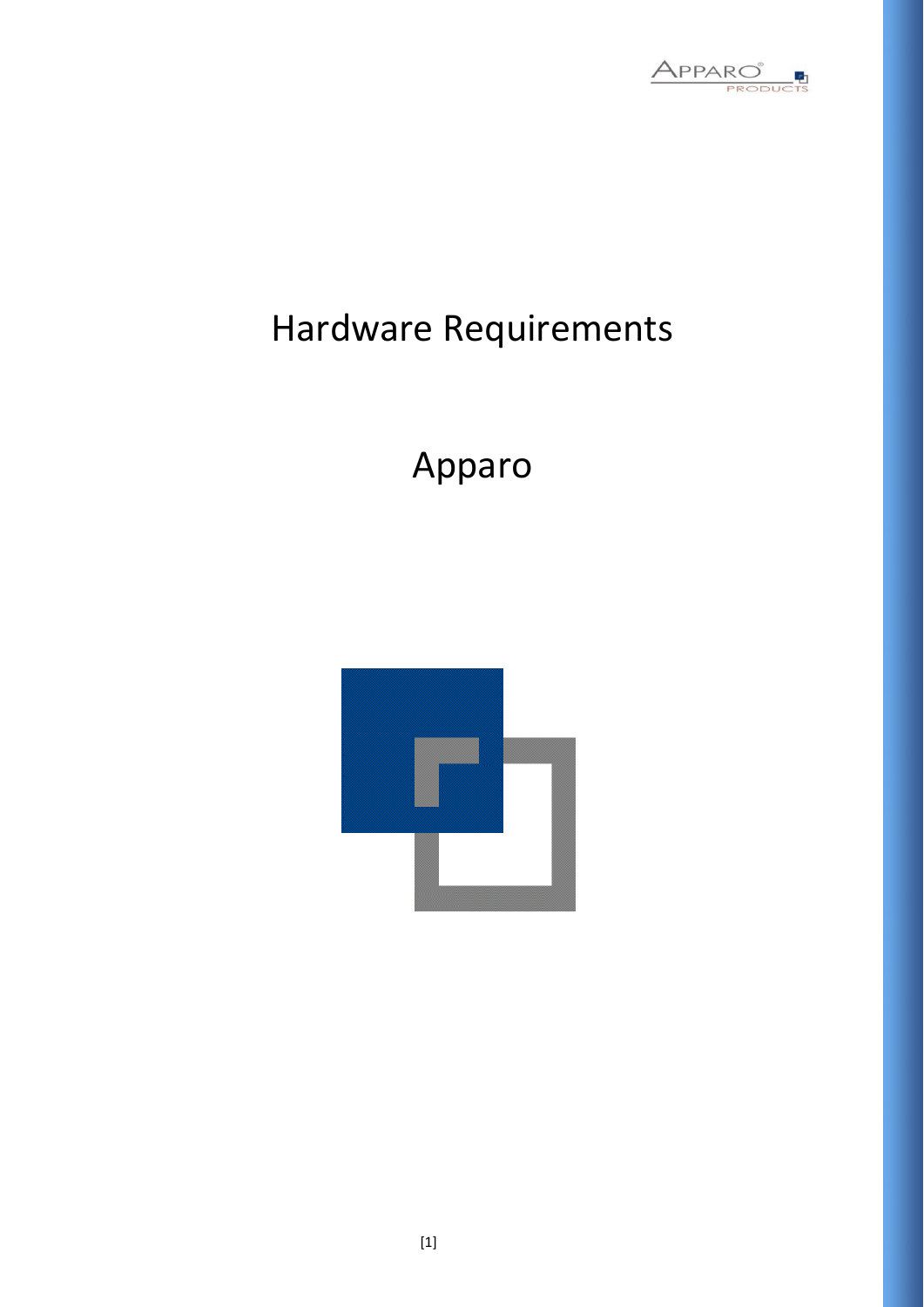

#### Content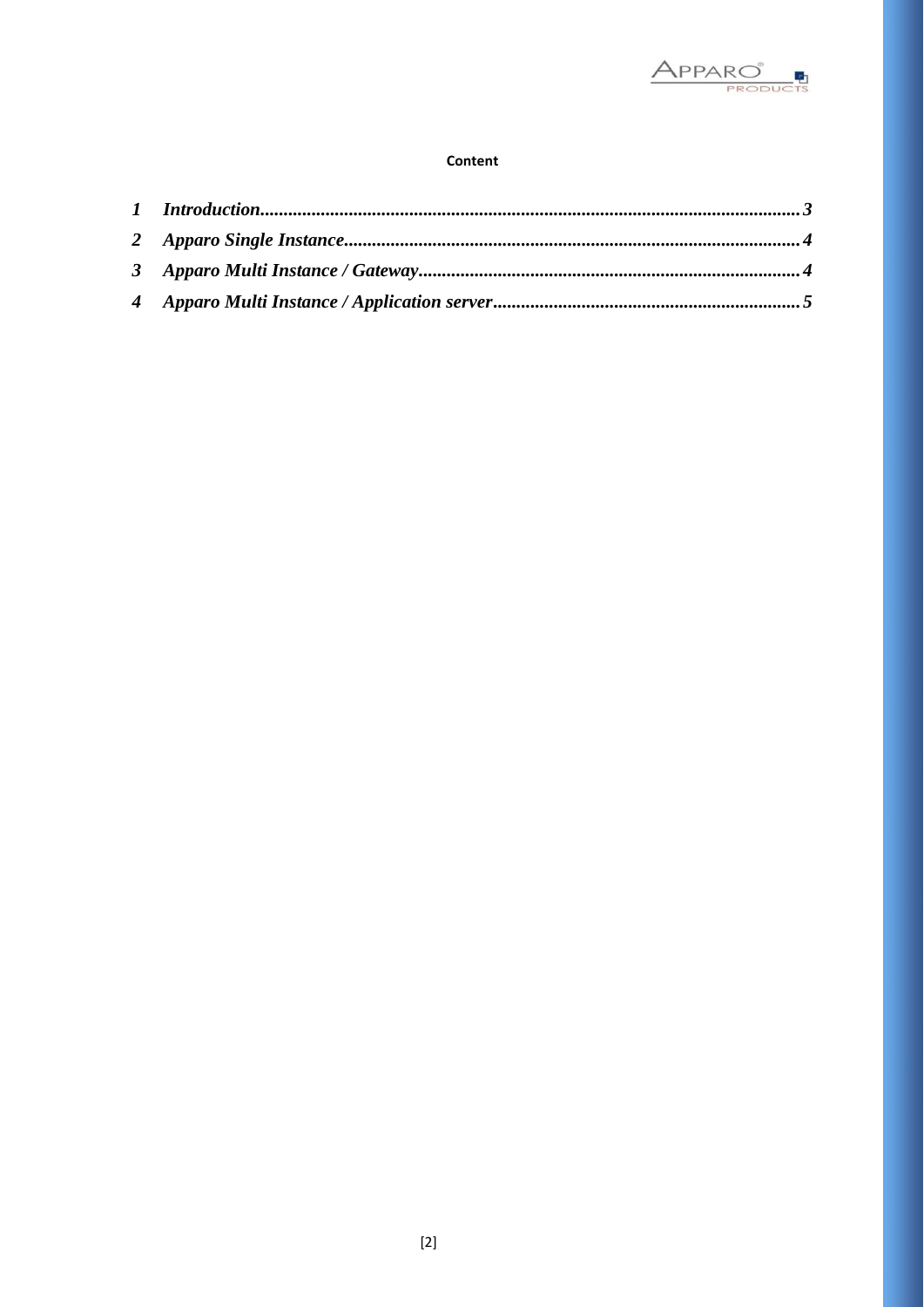

#### <span id="page-2-0"></span>**1 Introduction**

An Apparo installation is separated into different modules. Each module has different hardware requirements.

This document contains a list of the used modules.

Apparo is using always load balancing that is helpful for bigger environments.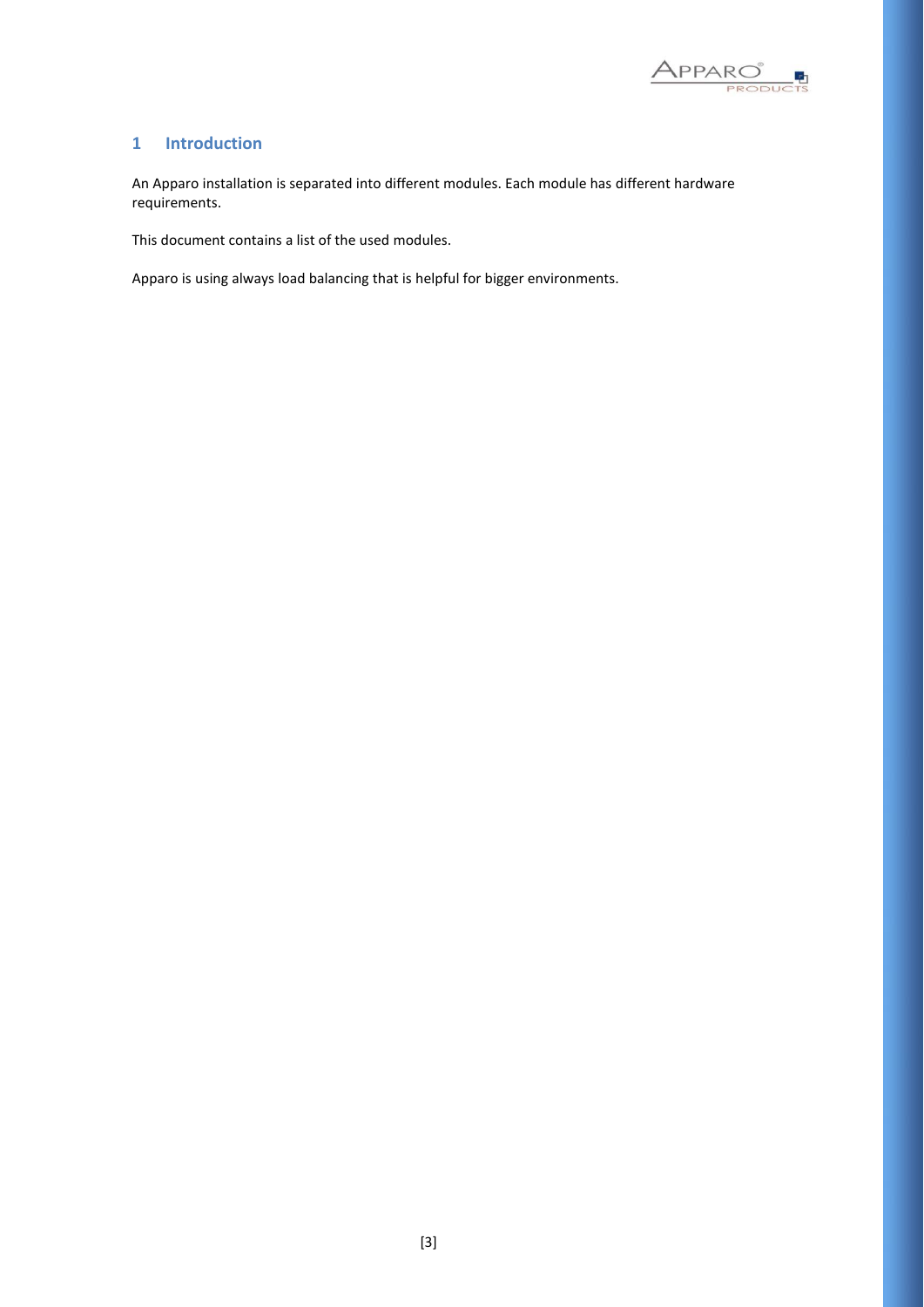

### <span id="page-3-0"></span>**2 Apparo Single Instance**

An Apparo Single Instance is a combination of 1 Gateway and 1 Application server.

Therefore, you must consider the requirements of the Apparo Gateway AND of 1 Apparo Application server.

## <span id="page-3-1"></span>**3 Apparo Multi Instance / Gateway**

An Apparo Gateway is the web connection and load balancing module.

All web traffic of all users is managed by this module. Therefore, it needs a fast network connectivity.

The load balancer is transporting all web traffic to the Apparo Application servers.

**The Apparo Gateway need about 1 GB RAM and 500 MB HDD.**